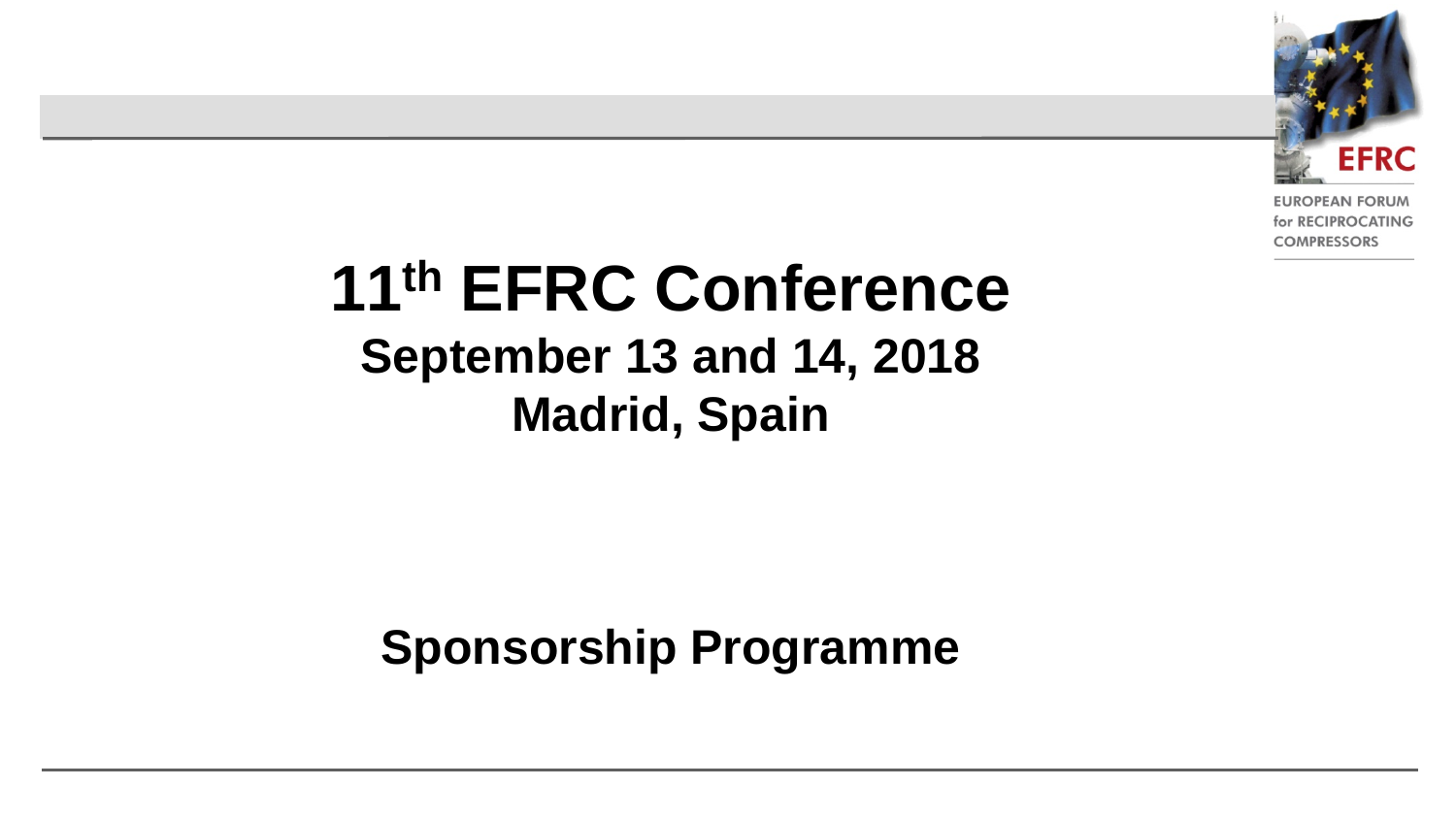

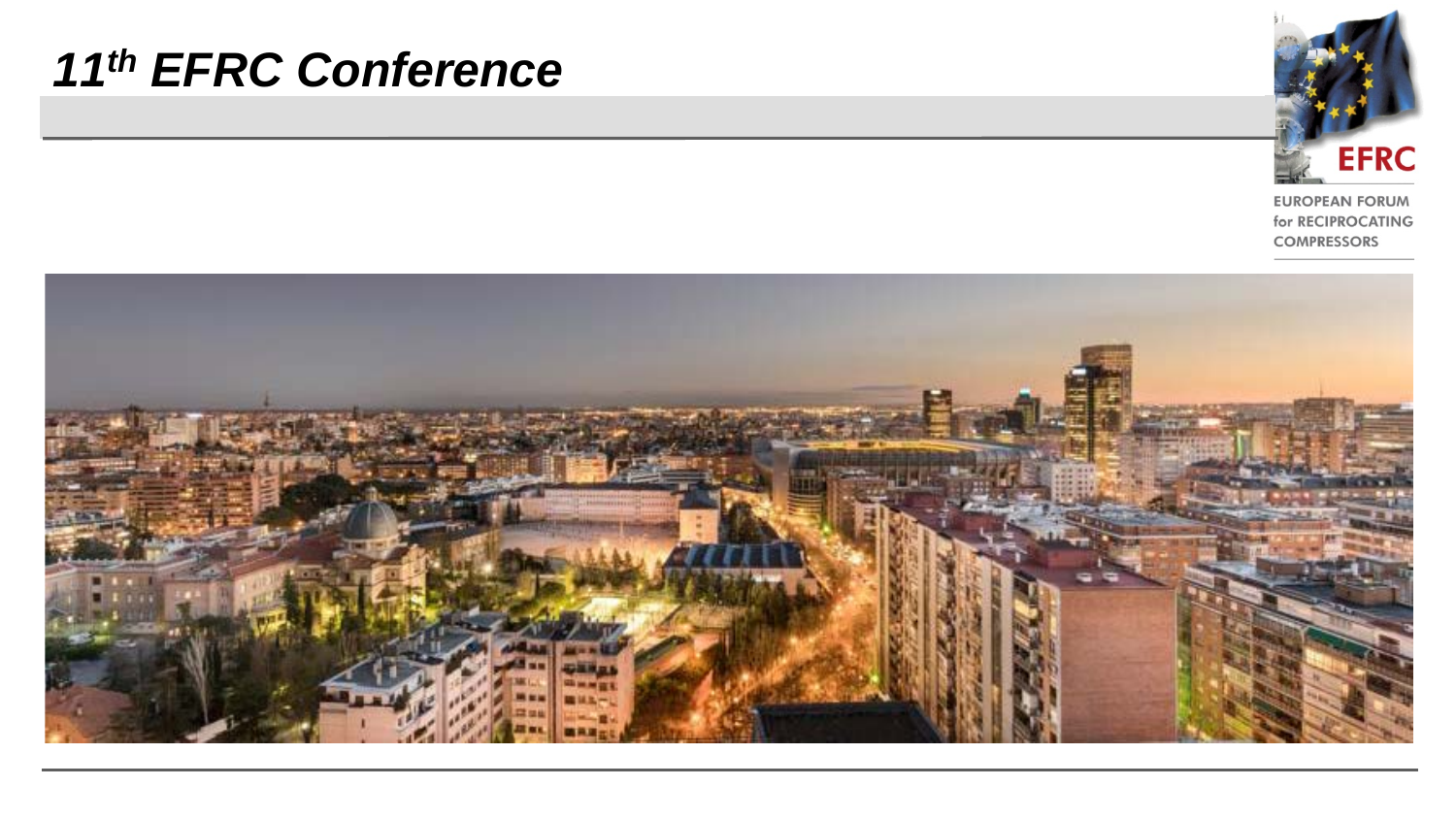#### Scope of Conference Sponsors Programme

- Presentation at the *Technology Update Session*, exclusively for sponsors (14 + 5 minutes)
- First pick at the exhibition
- Company logo and link on the EFRC homepage
- Company logo on:
	- "Conference Programme" brochure
	- Inside front page of conference binder
- Panels with sponsor logos at the welcome reception and entrance area of the conference venue
- Presentation of the company logo during the  $c_1$  and lunch breaks
- Panels with sponsor logo in the entrance area of the social dinner
- **Costs: EUR 4 500,- excl. VAT (Maximum of 10 sponsors – first come, first served)**

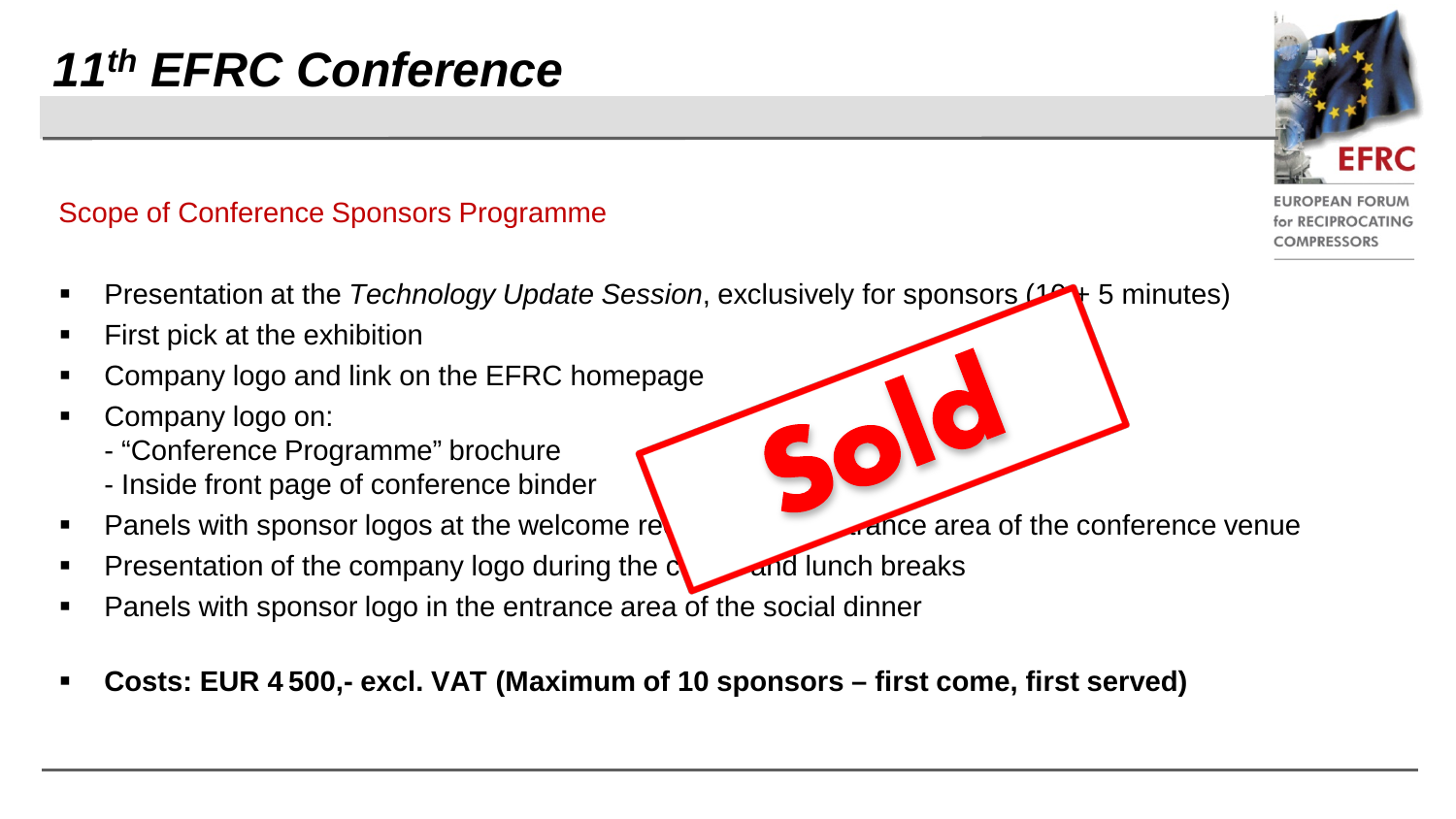Welcome Reception Sponsor, jointly with EFRC

- **Company logo and link on the EFRC homepage**
- Company logo on the inside front page of conference binder
- Panel(s) with sponsor logo at the welcome reception
- Welcome address at the reception
- **Costs: EUR 3 000,- excl. VAT**

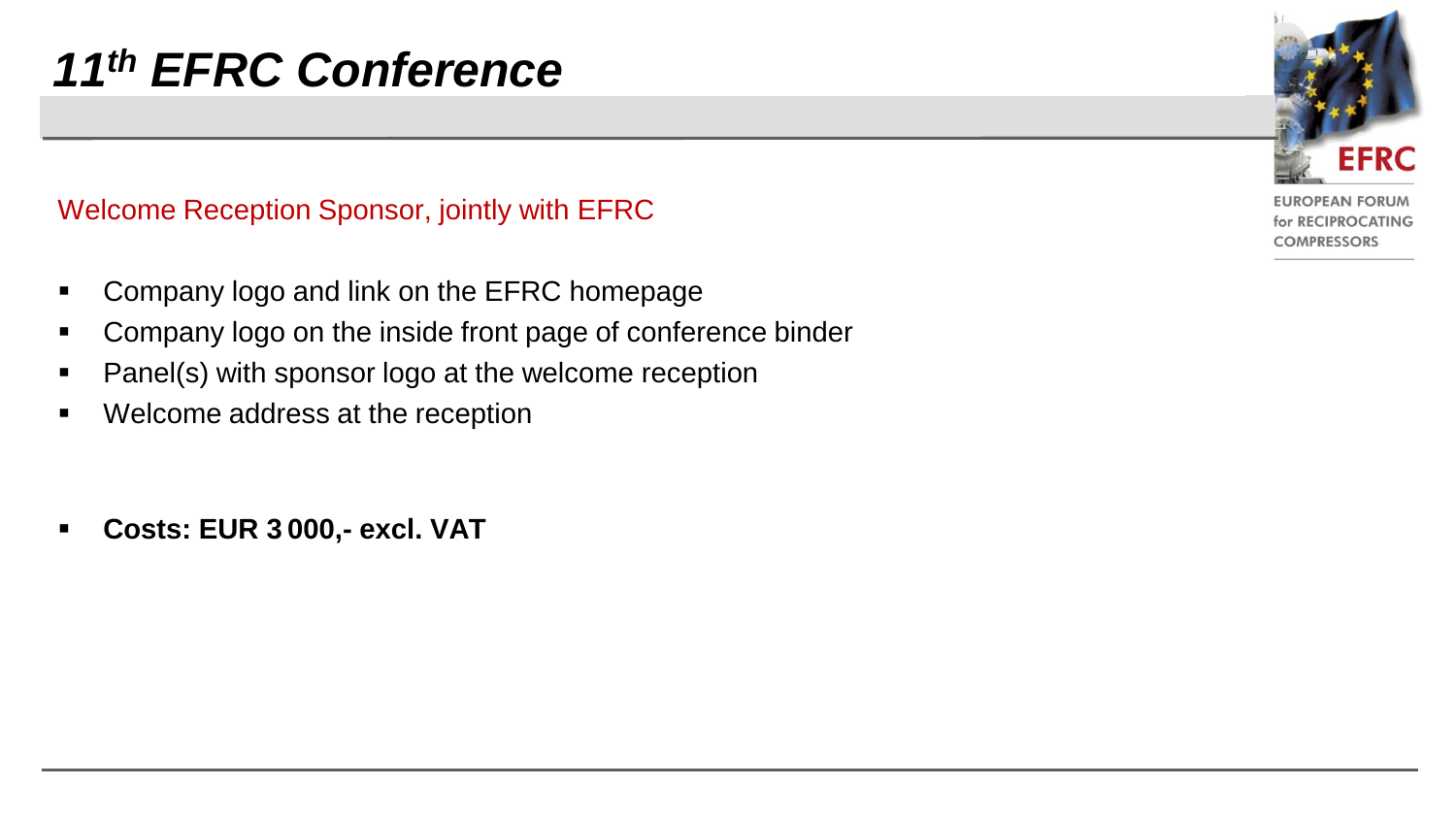#### Conference Bag Sponsorship

Equip the EFRC Conference Bag with your promotional items, exclusively for one sponsor.

- **Costs: EUR 2 000,- excl. VAT (first come, first served)**
- **Due date: January 19, 2018**

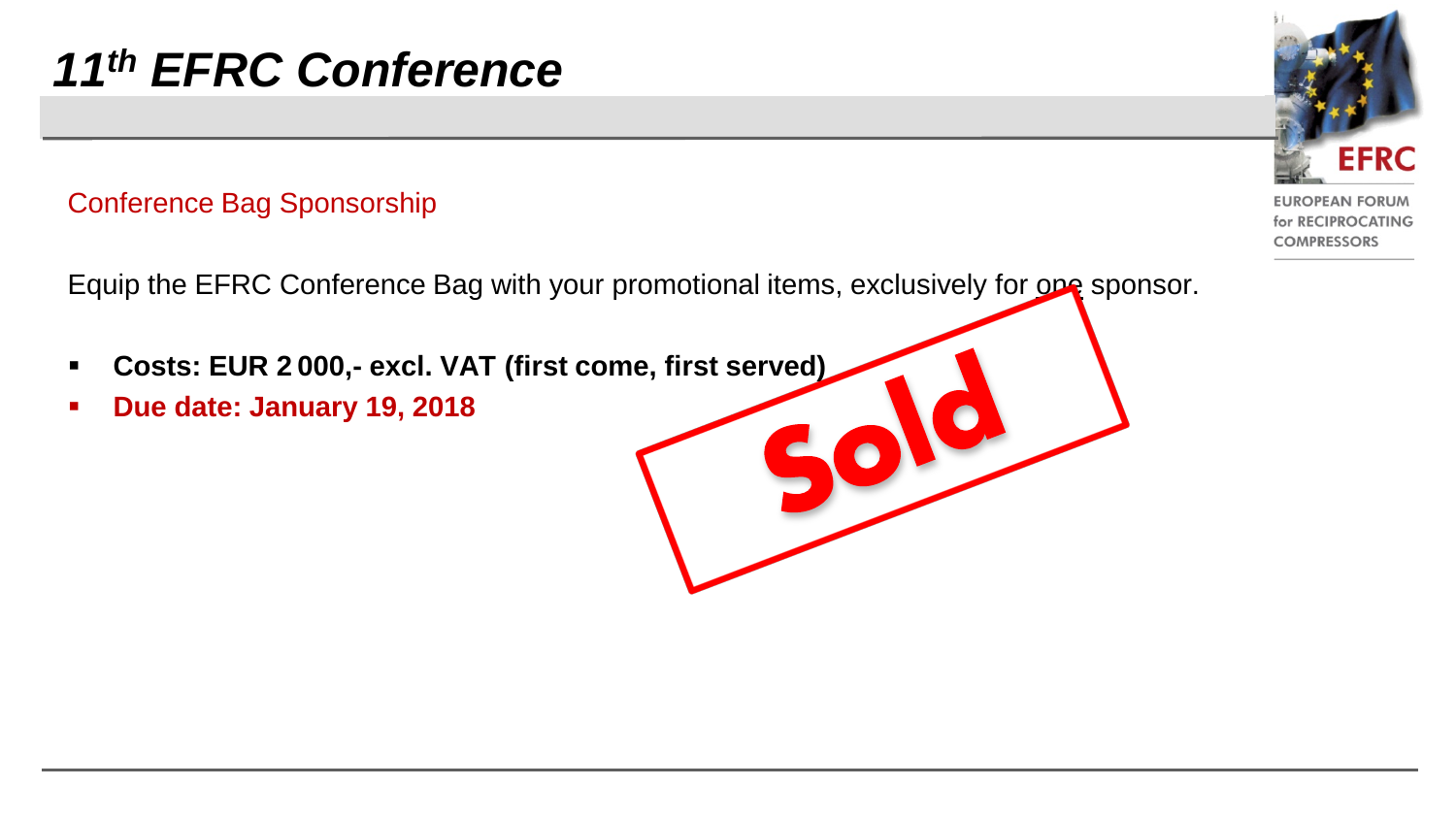Exhibition booth in the coffee break and lunch area

- Number of booths available: 25 (first come, first served)
- Size: 3x3m
- Conference Sponsors will have the first pick

#### **Costs:**

- **EFRC Members: EUR 1 800,- excl. VAT**
- **Non-EFRC Members: EUR 2 200,- excl. VAT**

Registration will be sent out in March 2018 – If you are interested in exhibiting; please send an email to: Mrs. Michèle Infanger c/o Burckhardt Compression AG; E-mail: efrc@burckhardtcompression.com

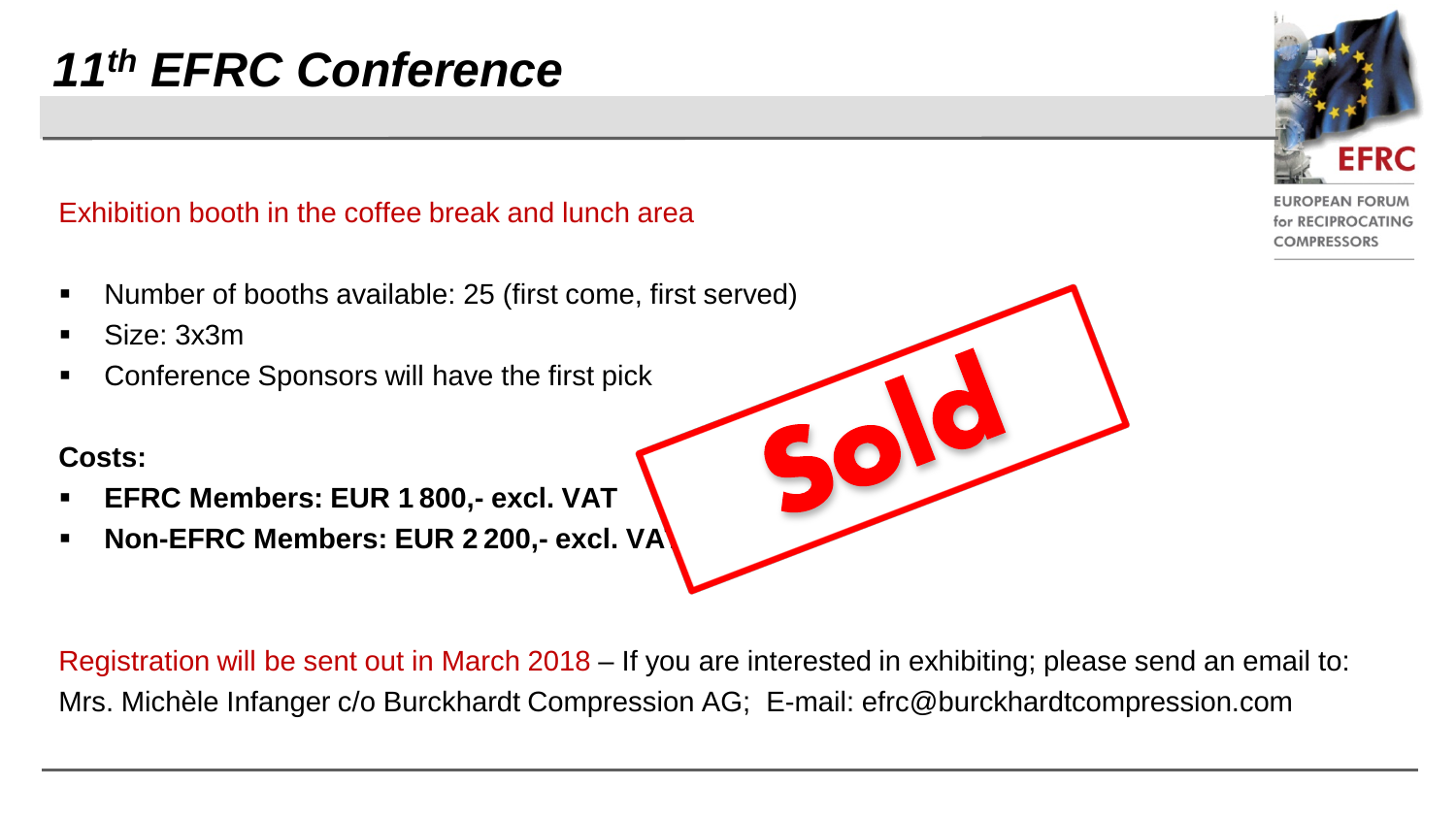Advertisement in Conference Proceedings, Conference App

1/1 page - DIN A4 - 4-color

- **Costs: EUR 900,- excl. VAT**
- **P** Due date: May 2, 2018  $\rightarrow$  extended until July 20, 2018